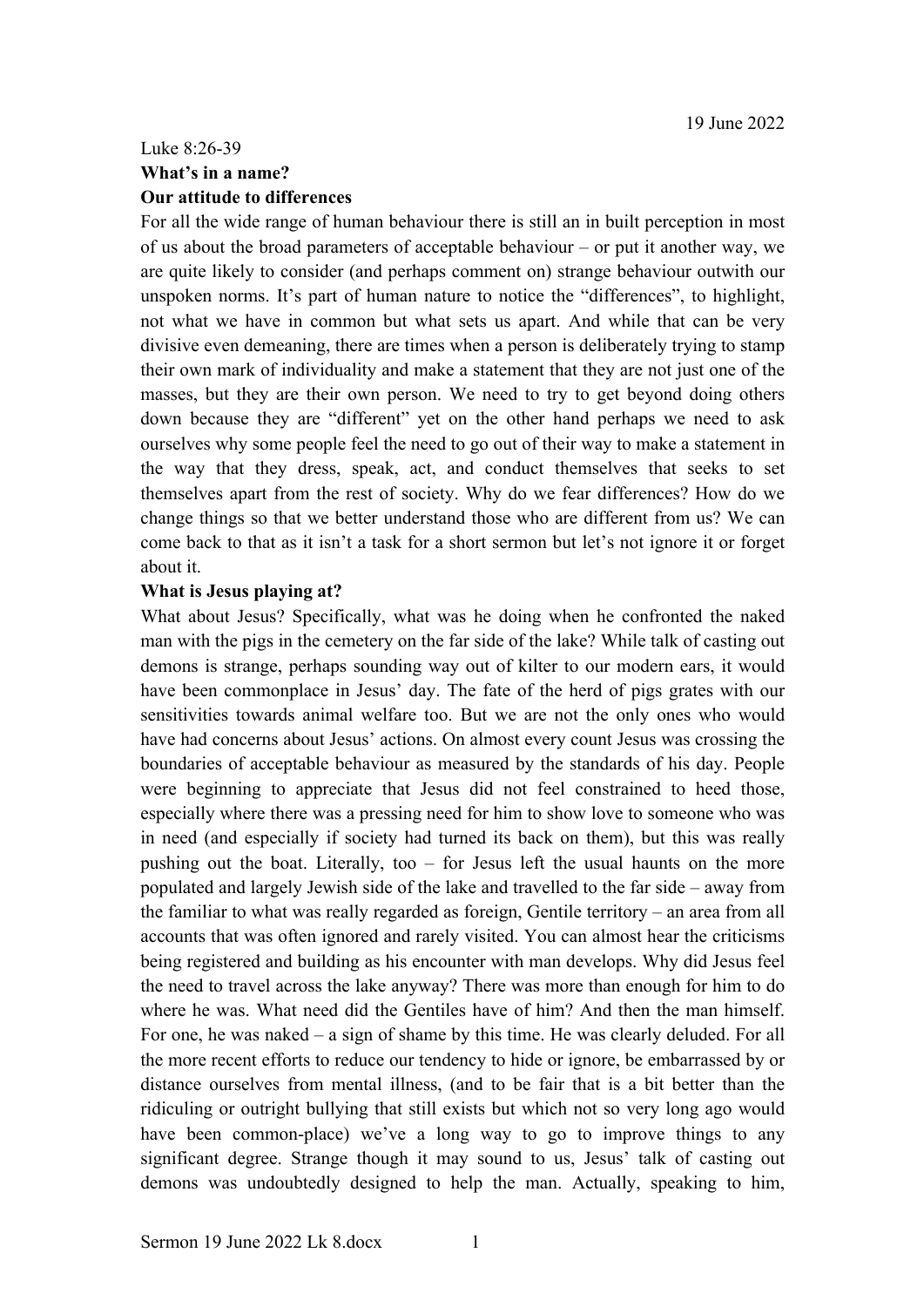spending time with him, treating him as an individual, even to the point of asking him his name when he didn't really know his name and his nickname was Legion – presumably because of the troubled nature of his thinking and the way that people heard not one voice from him but many, signalled Jesus' real concern for him. Bottom line, he wanted to help him, to heal him – in stark contrast to him being shunned, ignored and isolated, probably derided by everyone else. Remember too that no selfrespecting Jew would have had anything to do with pigs – and here he was right in the midst of them. He would have been doubly ritually unclean living as he did in a cemetery. Why was Jesus breaking all these social conventions – one after the other? What did he see in this pitiful excuse for humanity? Is it going too far to suggest that Jesus saw someone made in the image of God, someone desperately in need of love, acceptance, restoration? It is all too easy to turn our backs (or worse) on those who come across as different from us – but Jesus saw beyond social conventions, saw beyond the outward differences and looked for opportunities to demonstrate his love for even the most unlikely individuals – indeed was adept at letting those who had been rejected or ignored by society that he loved them – in stark contrast to the lack of love which had been the experience of most of them.

## **Lessons from the Master**

For much of my life at least, there has been a tendency for people to look to "experts" to help them out with various difficulties – whether is it is looking for skilled tradespeople to attend to a tricky repair job that is outwith their diy competence, whether is it is getting professional guidance on a will or important legal matter, or going to a specialist on a troublesome health issuer – for all that many of us have sought information on the internet and tried our hand at self-help or diy home improvement or tried to upskill ourselves in all manner of areas – for work or recreation – there's still something in many of us that hankers after a trusted, professional opinion from someone with experience and competence – even if we have moved away from an unquestioning acceptance of everything they might say – simply because of their job title or qualifications.

In this passage, Jesus gives us a masterclass in pastoral care. Not that he's doing it as an educational exercise. Without doubt, his prime concern is for the distressed man who didn't have a name – apart from the disparaging one of Legion – which said more about his troubled situation than about who he was. Nevertheless, there are a number of key lessons we can learn from Jesus' approach. First, to treat everyone as a real human being – not to pigeon hole them into categories; not to pre-judge but to give them time, trying to get to know THEM and not simply outward impressions and image; believe that each person matters – to God and therefore to us; play down, filter out social conventions which get in the way of a human response. We can learn from others' (and sometimes our own) past experiences but we need to be wary of set formulae – everyone is different. Of course, compared to Jesus we don't know everything and so we won't know all the answers. There very often is a spiritual element to folks' troubles but let's not jump to the conclusion that EVERYTHING can be fixed by a quick prayer or that mental health issues are all to do with casting out demons! Very occasionally, I have come across someone who has had deep